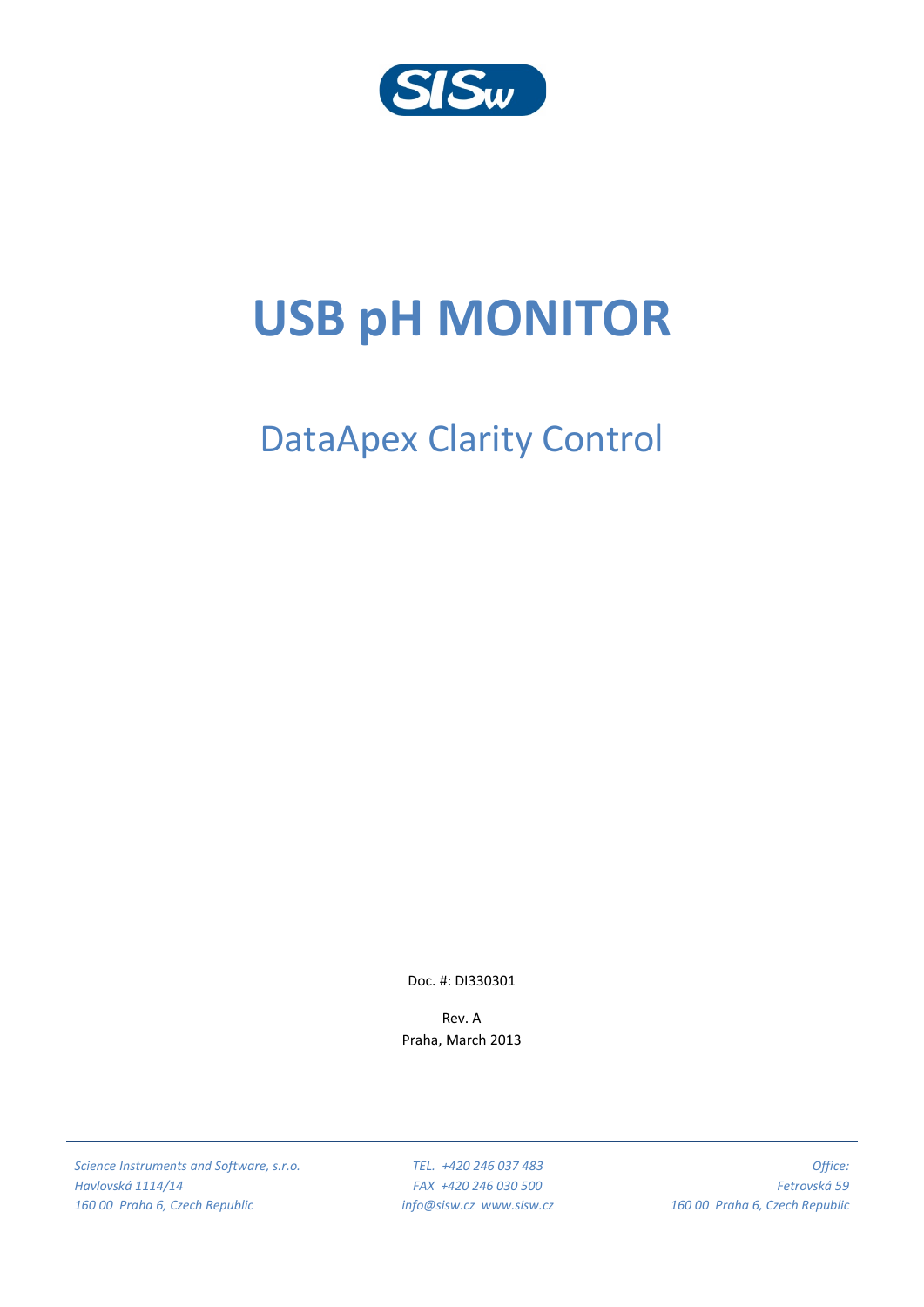## <span id="page-1-0"></span>TABLE OF CONTENTS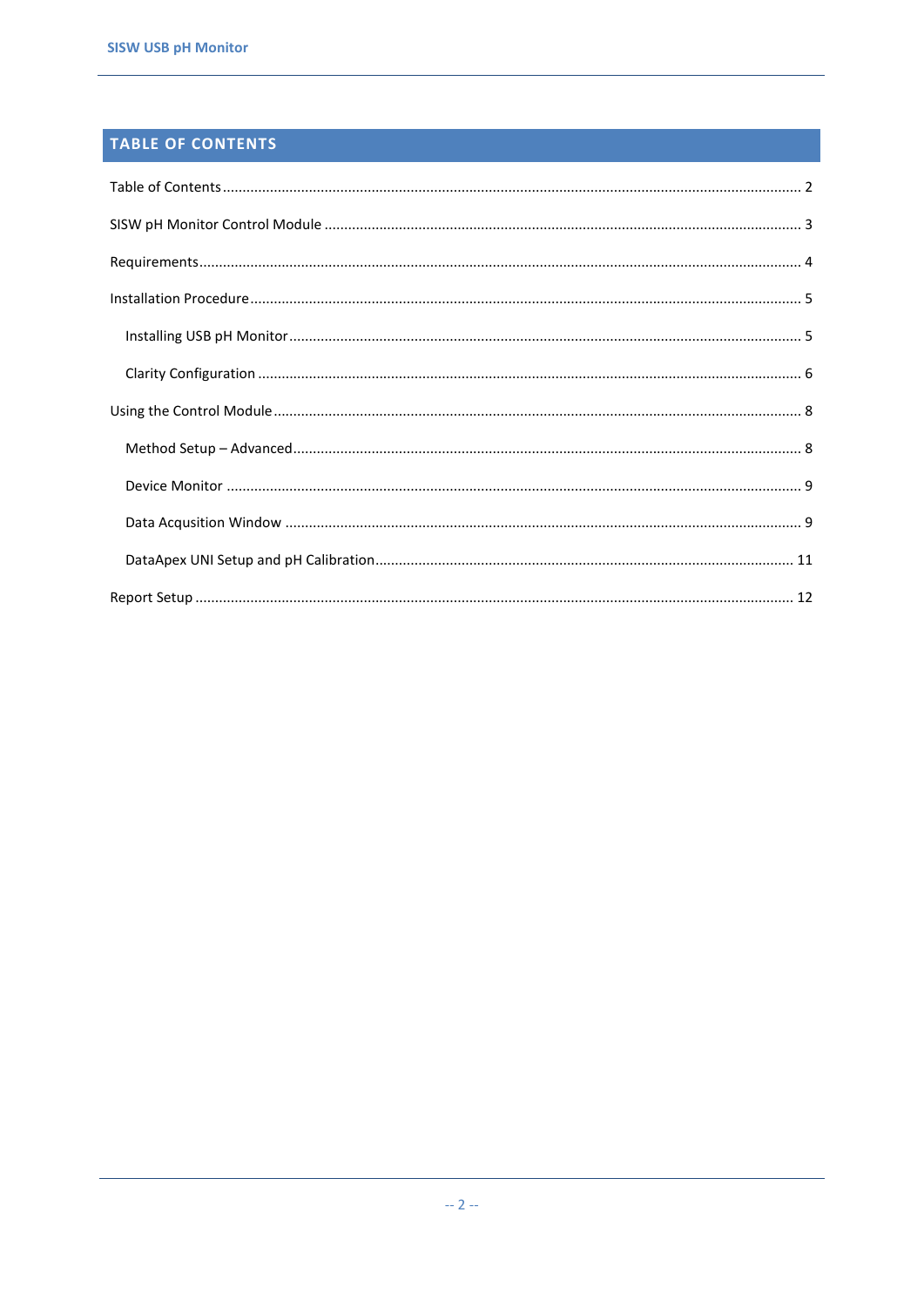### <span id="page-2-0"></span>**SISW PH MONITOR CONTROL MODULE**

This manual describes the setting of Science Instruments and Software **USB pH Monitor**. The control module enables direct control and continuous monitoring of pH measured by device. The pH measuring device is powered and communicates via computer USB interface.



Direct control means that the pH measuring activity is fully controlled from Clarity environment. Measured pH data may be permanently stored in the measured chromatograms.

The control is performed via the UNI Ruby control module and SISW USB pH Monitor profile.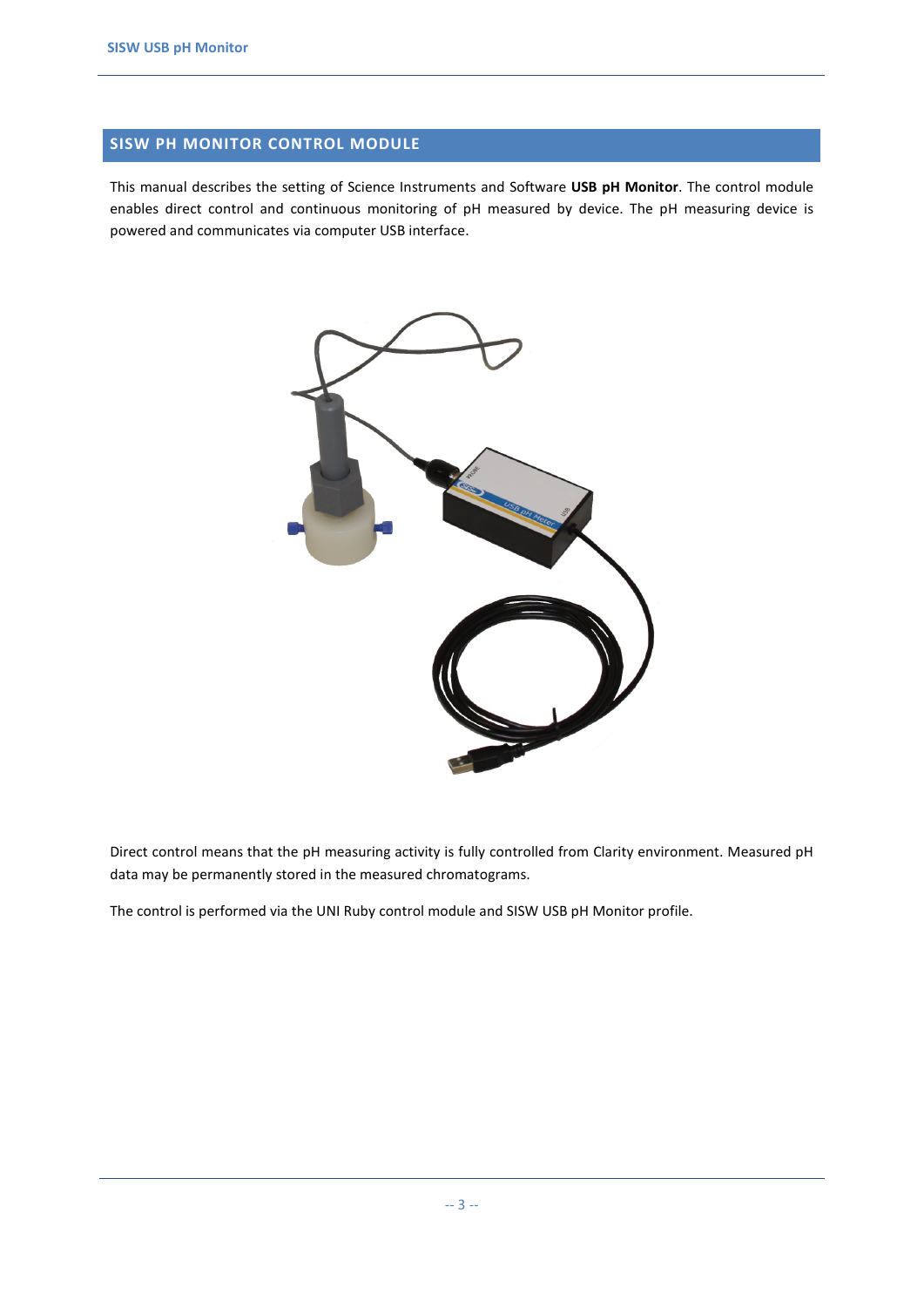# <span id="page-3-0"></span>**REQUIREMENTS**

- Clarity installation package with appropriate control license (P/N A24 LC Control)
- Free USB port in the PC
- USB pH Monitor Installation CD with USB drivers and pH Monitor Utilities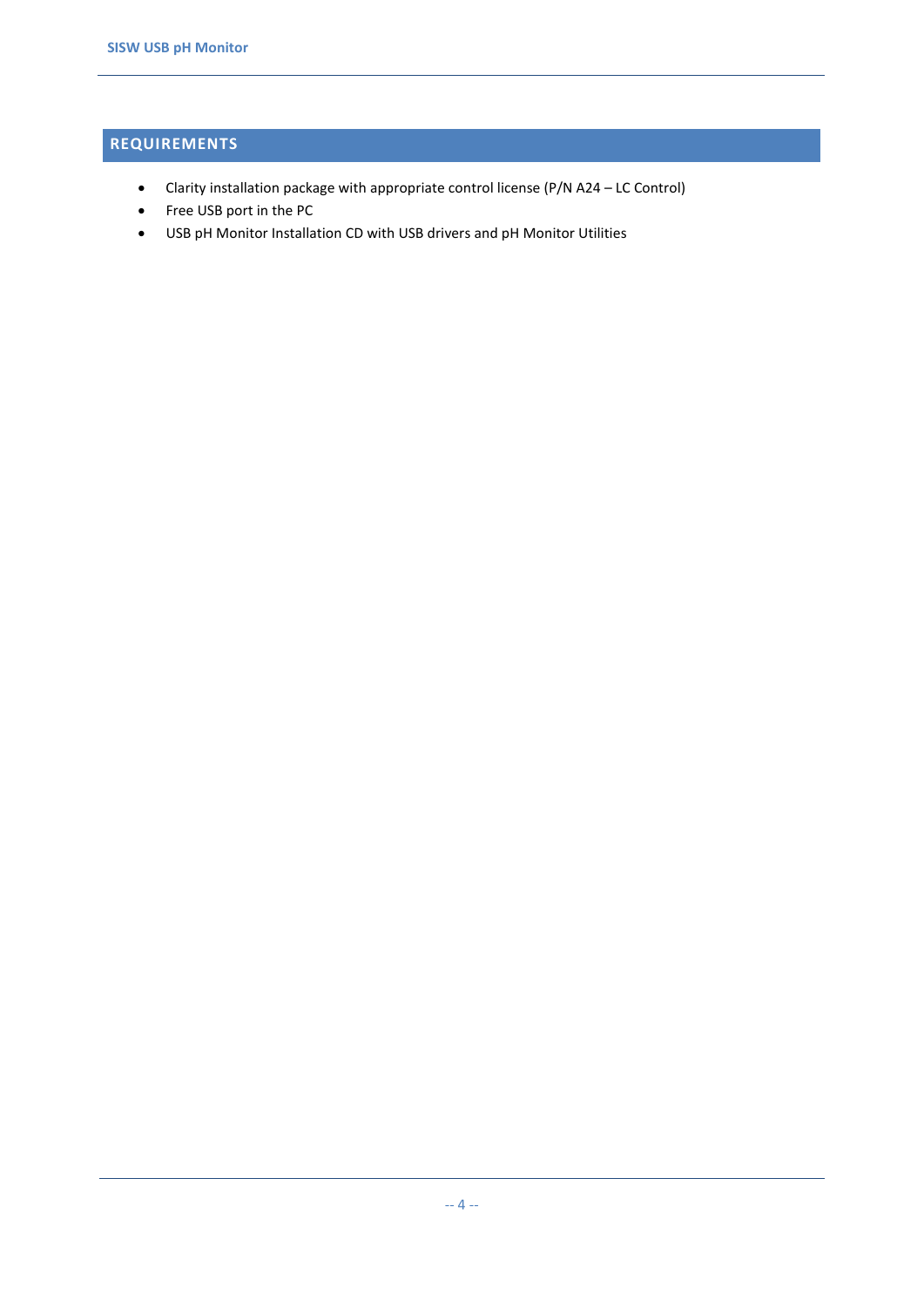#### <span id="page-4-0"></span>**INSTALLATION PROCEDURE**

Following chapter describes installation of pH Monitor USB drivers and utilities followed by Clarity system configuration.

#### <span id="page-4-1"></span>INSTALLING USB PH MONITOR

Installation of software package of pH Monitor should be performed prior to connection of device to the computer. To install the software and drivers, insert the software CD into drive on your computer. The installation process will normally start automatically. If the auto play function is disabled, run setup.exe from the root folder of CD. Then follow the instruction of the software installer.

Now connect the pH Monitor to a spare USB port on computer. The installation of USB drivers will be finalized within a minute.

Verify the correct installation of drivers using USB pH Monitor software utilities. Start the application from Windows **Start|All programs|SISW|USB pH Meter**. The application window as on the picture below should appear. USB pH Monitor should be automatically found and connected. Quit the application.

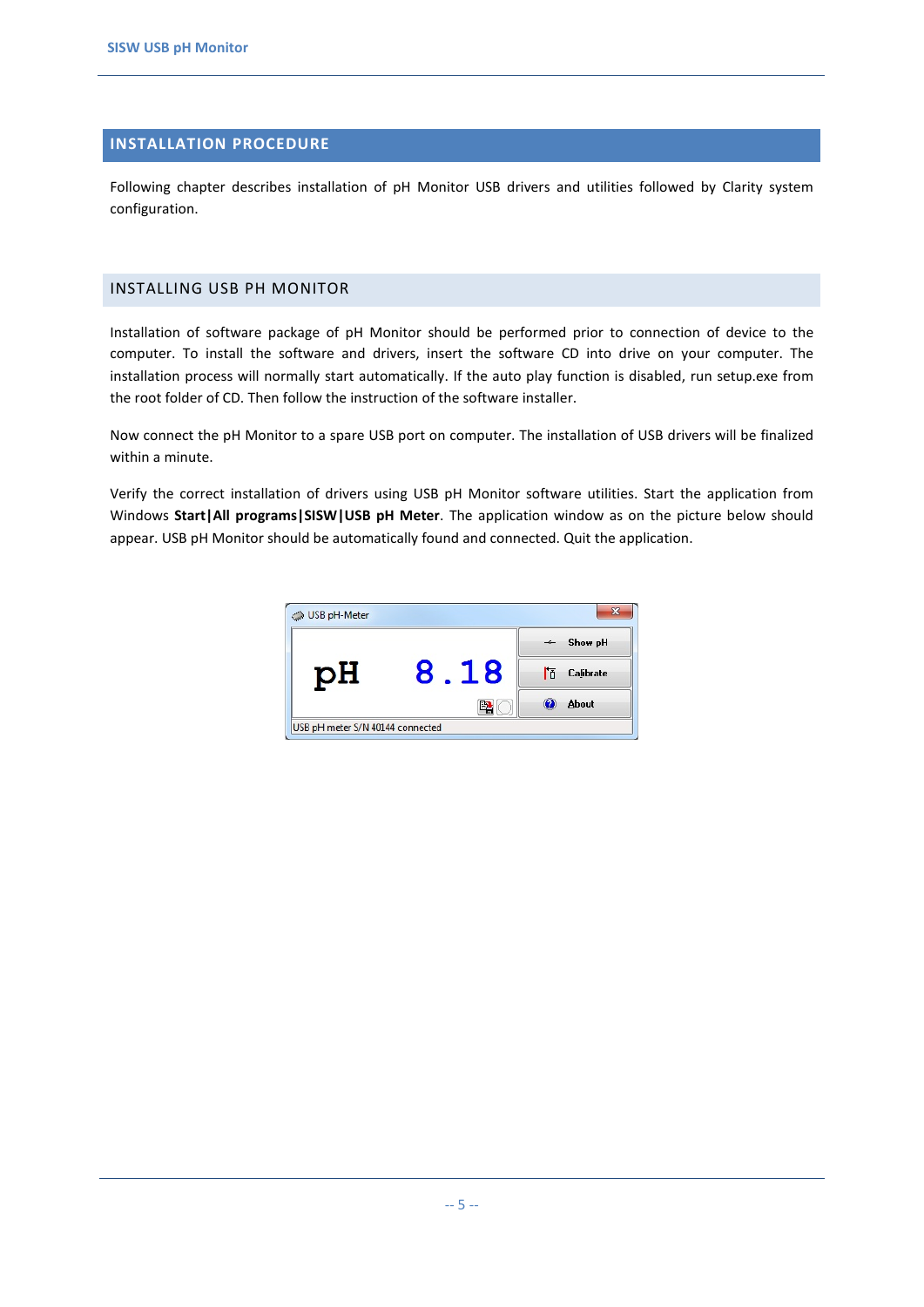#### <span id="page-5-0"></span>CLARITY CONFIGURATION

- Start the Clarity by clicking on its icon on the desktop.
- Invoke the *System Configuration* dialog from Clarity window using **System|Configuration command**.
- Click the *Add…* button (**1**) on System Configuration window to invoke the *Available Control Modules dialog.*



- UNI Rub<br>Mil LCO 102 **電話 GISO-100**<br>(時間 GISO-100<br>(Hydro China)<br>(山川 Fraction College CHE12250 UNI Ruby script<br>UNI Ruby script<br>SICO-100, SICO-200 - UNI R.. installed OmniSena **Under Develop** installed<br>installed Recipe<br>SISw Under Development<br>Under Development Techlab installed UNI Ruby script installed Watrex UNI Ruby script Fraction Colle<br>||雪石<br>||雪石<br>|雪石<br>|雪石<br>||雪石<br>|| Valco Valve<br>||雪石<br>| Valco Valve<br>||西石<br>| Traction Colle<br>|| Traction Colle installed Advanted **UNI Ruby script Beta** version Advantec<br>DataApex<br>Gilson<br>Gilson Gri Ruby script<br>General Purpose Fraction Coll..<br>UNI Ruby script<br>UNI Ruby script installed Under Development installed<br>installed<br>installed **Rheodyne Valve** installed Rheodyne **UNI Ruby script Under Development** Uni Ruby script<br>Foxy 200 - UNI Ruby script<br>Foxy R1, Foxy R2 - UNI Ruby.<br>UNI Ruby script Teledyne ISCO<br>Teledyne ISCO installed **Under Develop** Foxy Rx<br>Upchurch Valve se installed<br>installed Beta version<br>Under Devel Upchurch Valco Valve set as...<br>Fraction Collector II installed **VICI** Valco **UNI Ruby script Beta** version installed Waters **UNI Ruby scrip Reta version** ry Flectr **4**  $He$ Add.  $\overline{\phantom{a}}$  ncel
- Specify the search filter "RUBY" (**2**)..
- Select the correct item (**3**) and click the *Add* button (**4**).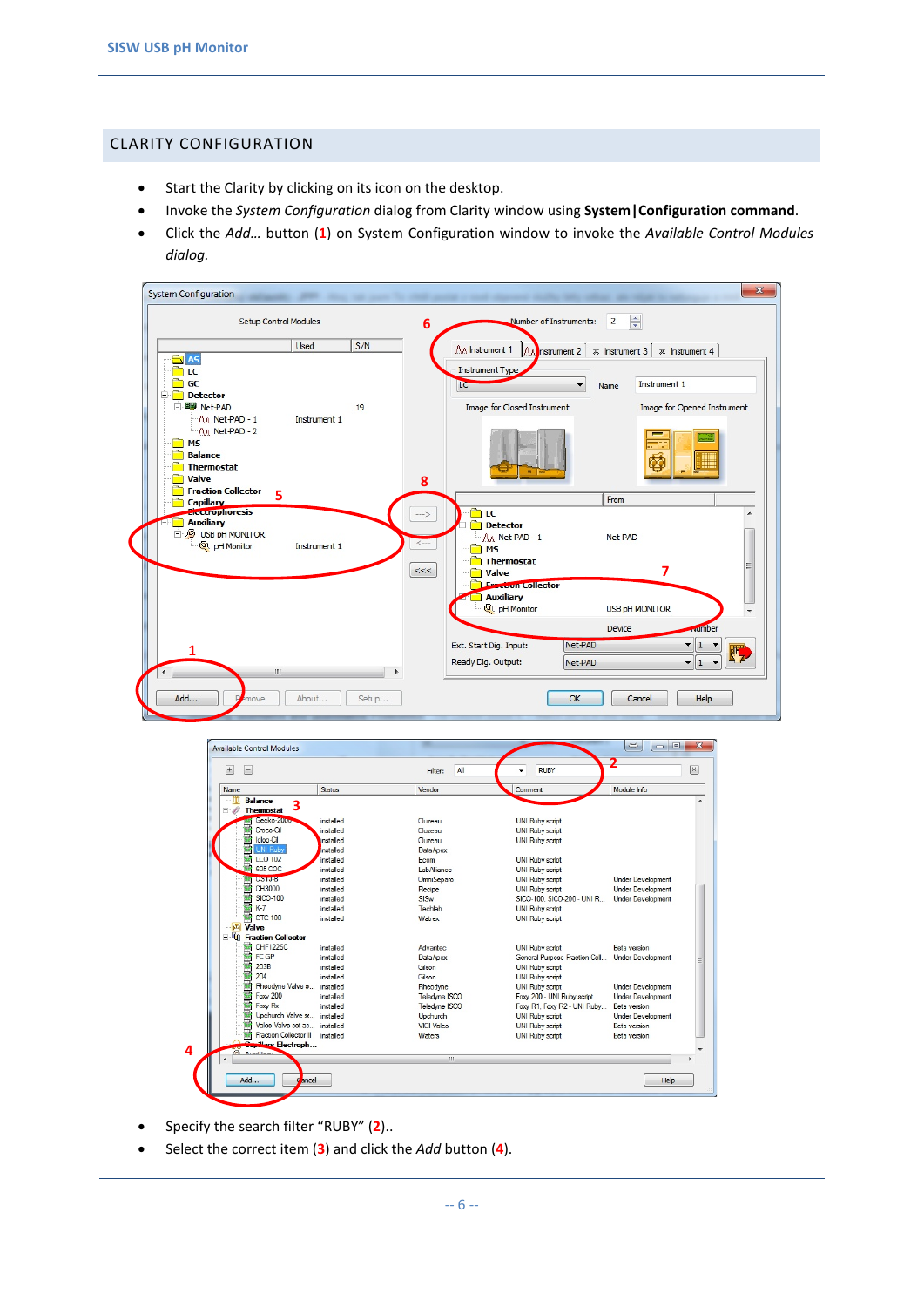• The DataApex UNI Setup dialog will appear.

|              |  | DataApex UNI Setup |          |       | $\mathbf{x}$           |
|--------------|--|--------------------|----------|-------|------------------------|
| Ruby Script: |  |                    |          |       | $\cdots$<br>Autodetect |
|              |  |                    | Property | Value |                        |
|              |  |                    |          |       |                        |
|              |  |                    |          | OK    | Cancel<br>Help         |

- Set desired Ruby Script for USB pH Monitor. The correct SISW-USB-PH-METER.RB script for SISW USB pH Monitor can be found in the *Utils\Uni\_Drivers\SISW\* folder (accessible through the button) of the Clarity root directory.
- Select the correct USB pH Monitor from *Port* drop down box.
- You might want to change *Device Name* for the pH Monitor device.
- The USB pH Monitor item (**5**) will appear in the *Auxiliary* section of *Setup Control Modules* list.
- Select desired instrument tab (**6**).
- Drag the *USB pH Monitor* item from the *Setup Control Modules* list on the left side to the list of desired modules on the right side (**7**). You can use the **--->** button (**8**) alternatively.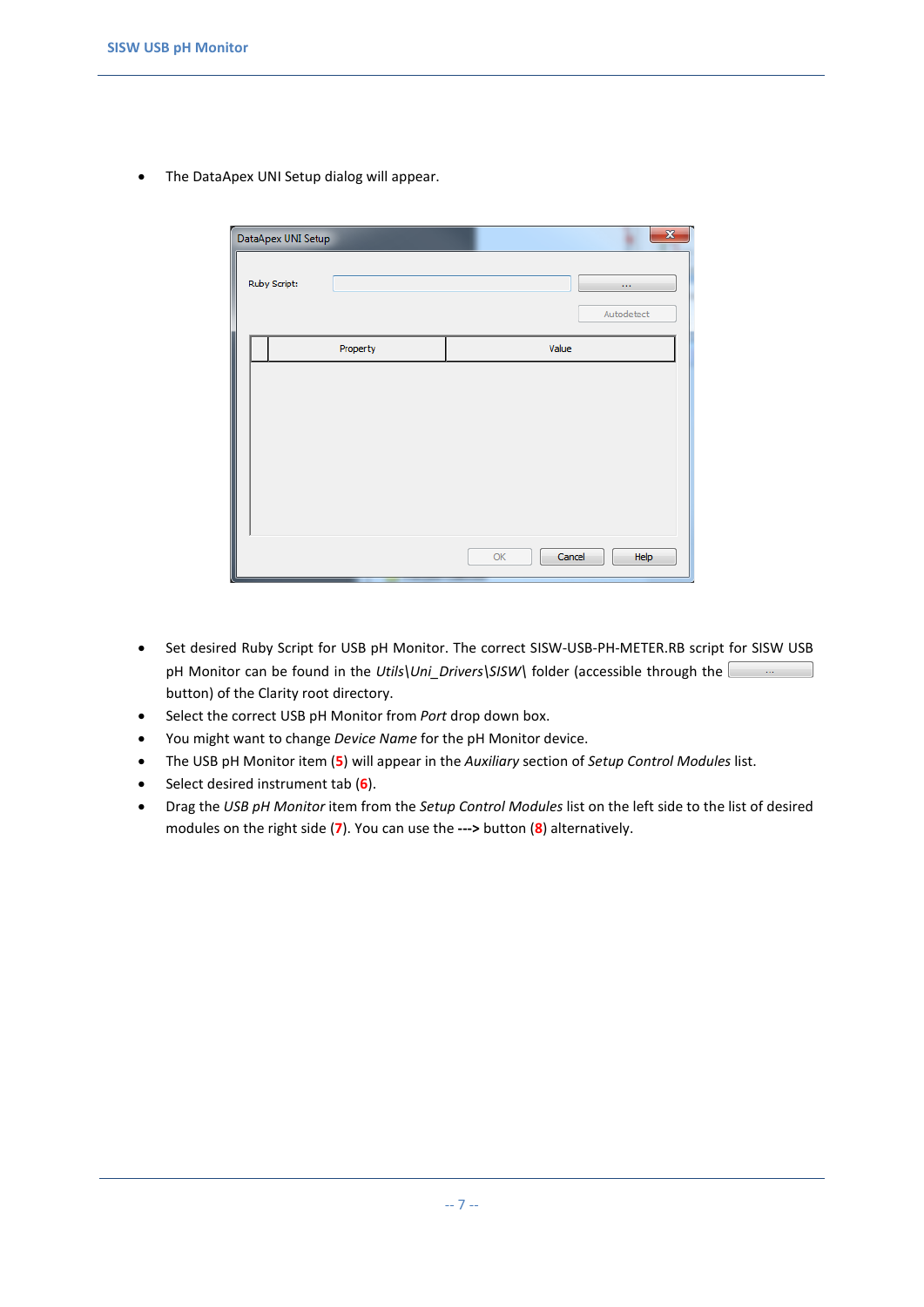#### <span id="page-7-0"></span>**USING THE CONTROL MODULE**

No additional tab is created in the *Method Setup* dialog when USB pH Monitor is installed. New item is available in the *Auxiliary Signal* list on the *Advanced* tab of Method setup dialog. The pH Monitor section is created in the *Device Monitor* window.

#### <span id="page-7-1"></span>METHOD SETUP – ADVANCED

New auxiliary signal (pH measured by pH Monitor) is now available on the *Advanced* tab of *Method Setup* dialog. Checking the *Store* checkbox enables displaying pH auxiliary signal in the *Data Acquisition* window. pH data will be stored in the measured chromatograms.

| Subtraction         |                        |          |              |  |
|---------------------|------------------------|----------|--------------|--|
| Chromatogram        | [None]                 |          |              |  |
| Matching            | No Change              |          |              |  |
|                     | Set                    |          | None         |  |
| Column Calculations |                        |          |              |  |
|                     | <b>Unretained Time</b> | $\bf{0}$ | [min.]       |  |
|                     | Column Length          | 50       | [mm]         |  |
|                     | Statistical Moments    |          |              |  |
|                     | Trom Width at 50%      |          |              |  |
|                     | Auxiliary Signal       |          | <b>Store</b> |  |
| pH pH Monitor<br>1  |                        |          | ⊽            |  |
|                     |                        |          |              |  |
|                     |                        |          |              |  |
|                     |                        |          |              |  |
|                     |                        |          |              |  |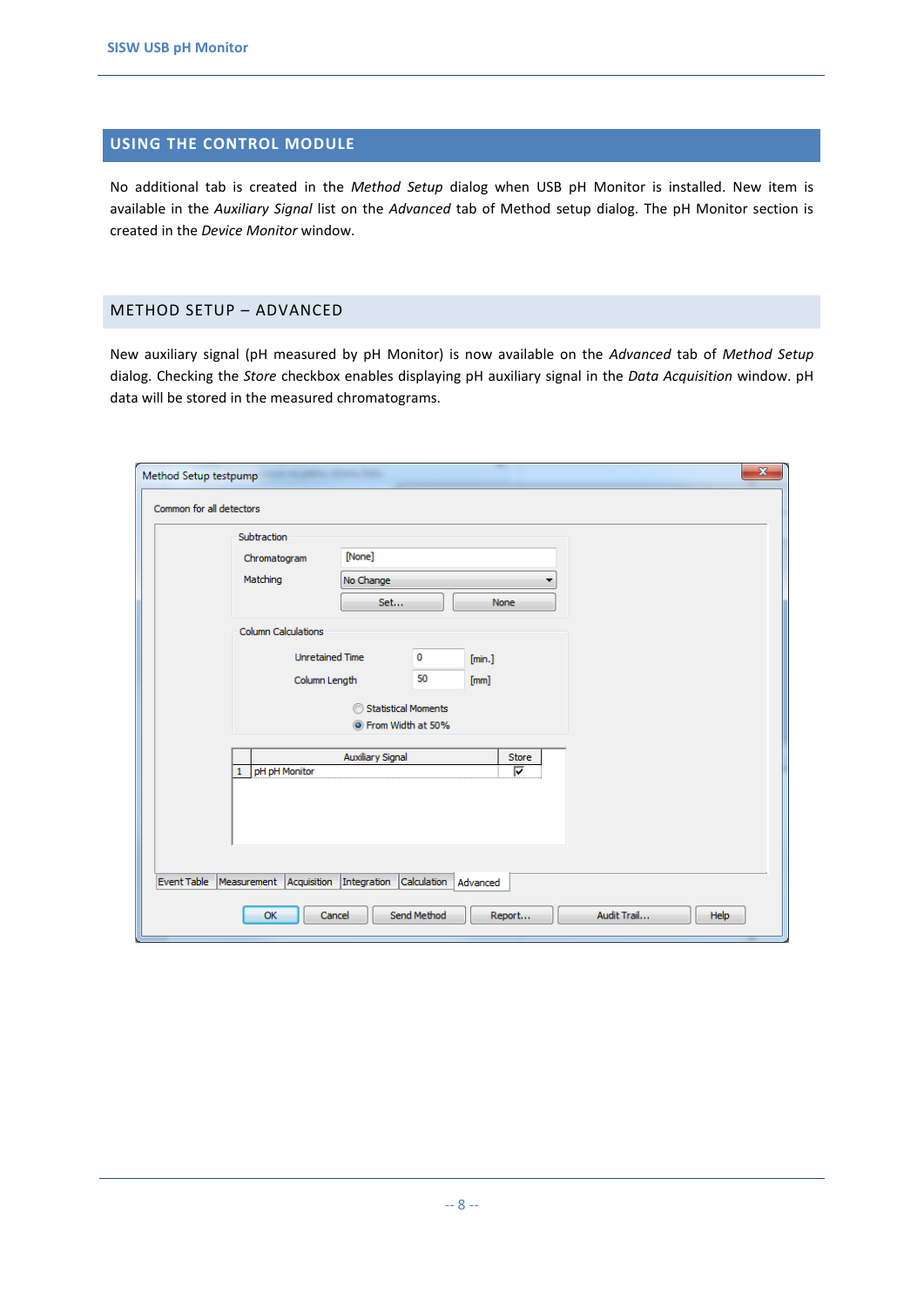#### <span id="page-8-0"></span>DEVICE MONITOR

**Monitor|Device Monitor** command from the Instruments window invokes the *Device Monitor* window with actual USB pH Monitor status. The *Current pH* value is continuously the updated.

| <b>09 Instrument 1 - Device Monitor</b> | ⇔<br>-9<br>$\Box$                                       | x |
|-----------------------------------------|---------------------------------------------------------|---|
|                                         | Eile Control View Window Help A 1   6 6 T 1 8 8 7 7 8 0 |   |
| Net-PAD SN 19                           | Ready                                                   |   |
| V USB pH MONITOR                        | Ready                                                   |   |
| Property                                | Value                                                   |   |
| Current pH                              | 4,94                                                    |   |
| For Help, press F1                      |                                                         |   |

#### <span id="page-8-1"></span>DATA ACQUSITION WINDOW

When enabled in the *Method Setup* dialog – *Advanced* tab, auxiliary signal pH is displayed in the *Data Acquisition* window. Axis range for pH signal can be set in the Axes Range dialog. Axes Range dialog will be invoked by View|Set Axes Ranges… in the Data Acquisition window. When *Auto* checkbox is checked, the pH signal axis range starts at a minimal value and enlarges according to the signal change. When unchecked, the axis range is fixed to the entered values.

|                                                          |                  | Fixed         | Floating       |
|----------------------------------------------------------|------------------|---------------|----------------|
|                                                          | From             | To            | Range          |
| <b>Time Axis</b>                                         | $0$ min.         | 60 min.       | 5 min.         |
| Signal Axis                                              | $-10$ mV         | 1050 mV       | 5mV            |
| <b>Individual Settings</b>                               |                  |               |                |
|                                                          |                  |               |                |
|                                                          |                  | Fixed         | Floating       |
|                                                          | From<br>$-10$ mV | To<br>1000 mV | Range<br>10 mV |
|                                                          |                  |               |                |
|                                                          |                  | To            |                |
| Net-PAD - 1<br><b>Auxiliary Signals</b><br>pH pH Monitor | From<br>$\bf{0}$ | 14            | Auto           |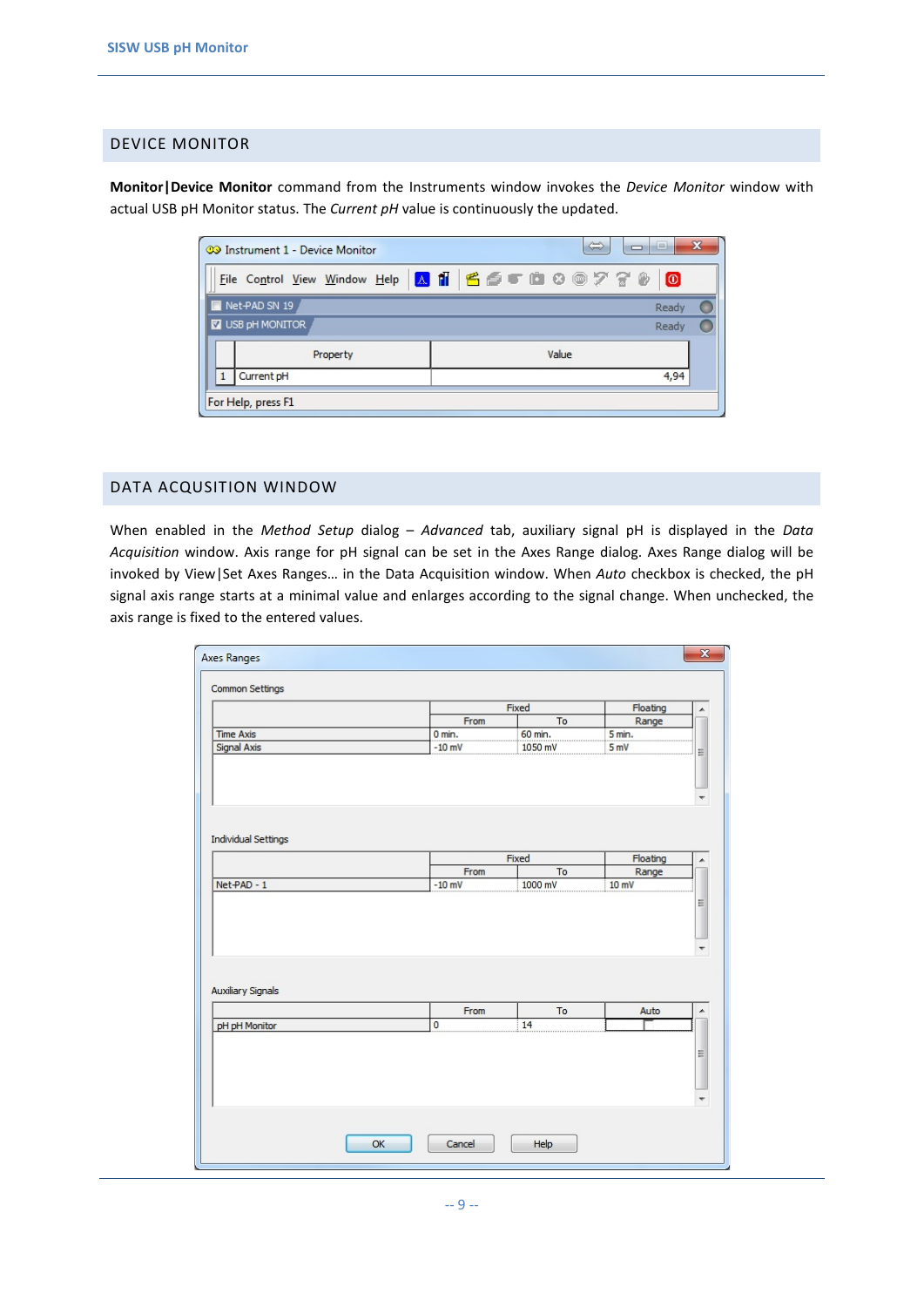pH signal provided by USB pH Monitor is then displayed in the *Data Acquisition* window of the appropriate instrument.

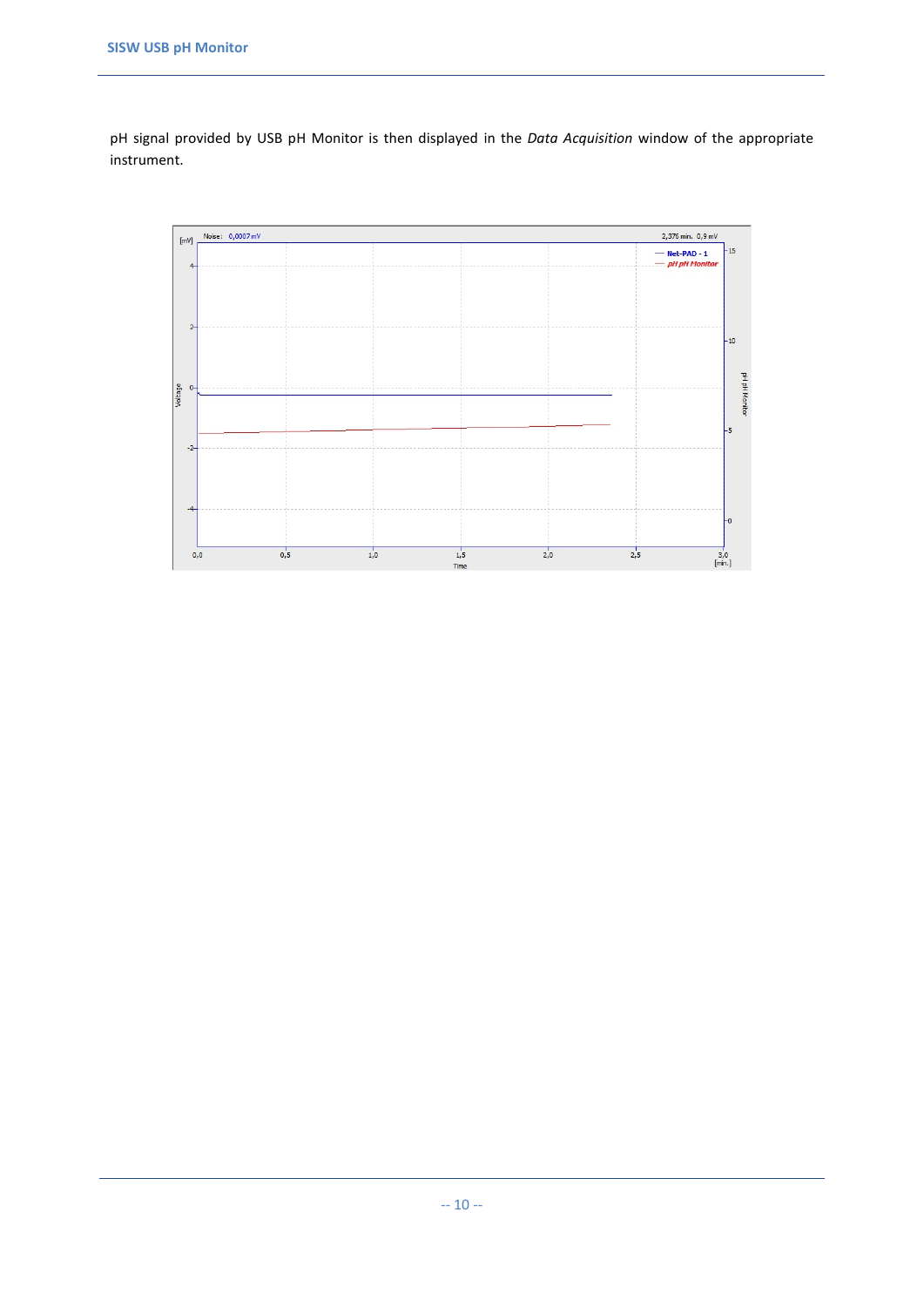#### <span id="page-10-0"></span>DATAAPEX UNI SETUP AND PH CALIBRATION

DataApex UNI Setup dialog contains several items which can be modified. It also allows to calibrate the USB pH Monitor at two calibration points.

|  |                | DataApex UNI Setup                        | $\mathbf{x}$                                                    |
|--|----------------|-------------------------------------------|-----------------------------------------------------------------|
|  | Port:          | Ruby Script:<br>SISW USB pH Meter - 40153 | ITILS\Uni_Drivers\SISW\SISW-USB-PH-METER - kopie.rb<br>111<br>▼ |
|  |                | Property                                  | Value                                                           |
|  | 1              | pH Monitor Name                           | pH Monitor                                                      |
|  | $\overline{2}$ | Calibrate at pH1                          | Calibrate @ point 1                                             |
|  | 3              | Calibration point 1 (pH)                  | 4,07                                                            |
|  | 4              | Calibrate at pH2                          | Calibrate @ point 2                                             |
|  | 5              | Calibration point 2 (pH)                  | 7,00                                                            |
|  |                |                                           | Cancel<br>OK<br>Help                                            |

#### RUBY SCRIPT

*Ruby Scrip* shows actually selected UNI Ruby script for the pH Monitor device.

#### PORT

*Port* serves for selecting the USB pH Monitor.

#### INSTRUMENT NAME (PH MONITOR NAME)

*pH Monitor Name* allows customize the name of the instrument. This name (in the *Value* column) will be used throughout the Clarity station.

#### CALIBRATION POINT 1 AND 2

Enter pH values of two buffers used for the calibration into *Value* column at row *Calibration Point 1 (pH)* and *Calibration point 2 (pH)*.

#### CALIBRATE AT PH1 AND PH2

Press the *Calibrate @ point 1* button when pH electrode is stabilized at pH 1 buffer. Measured value will be assigned and stored in the nonvolatile memory of USB pH Monitor. Repeat the procedure with another buffer at pH 2 using *Calibrate @ point 2* button.